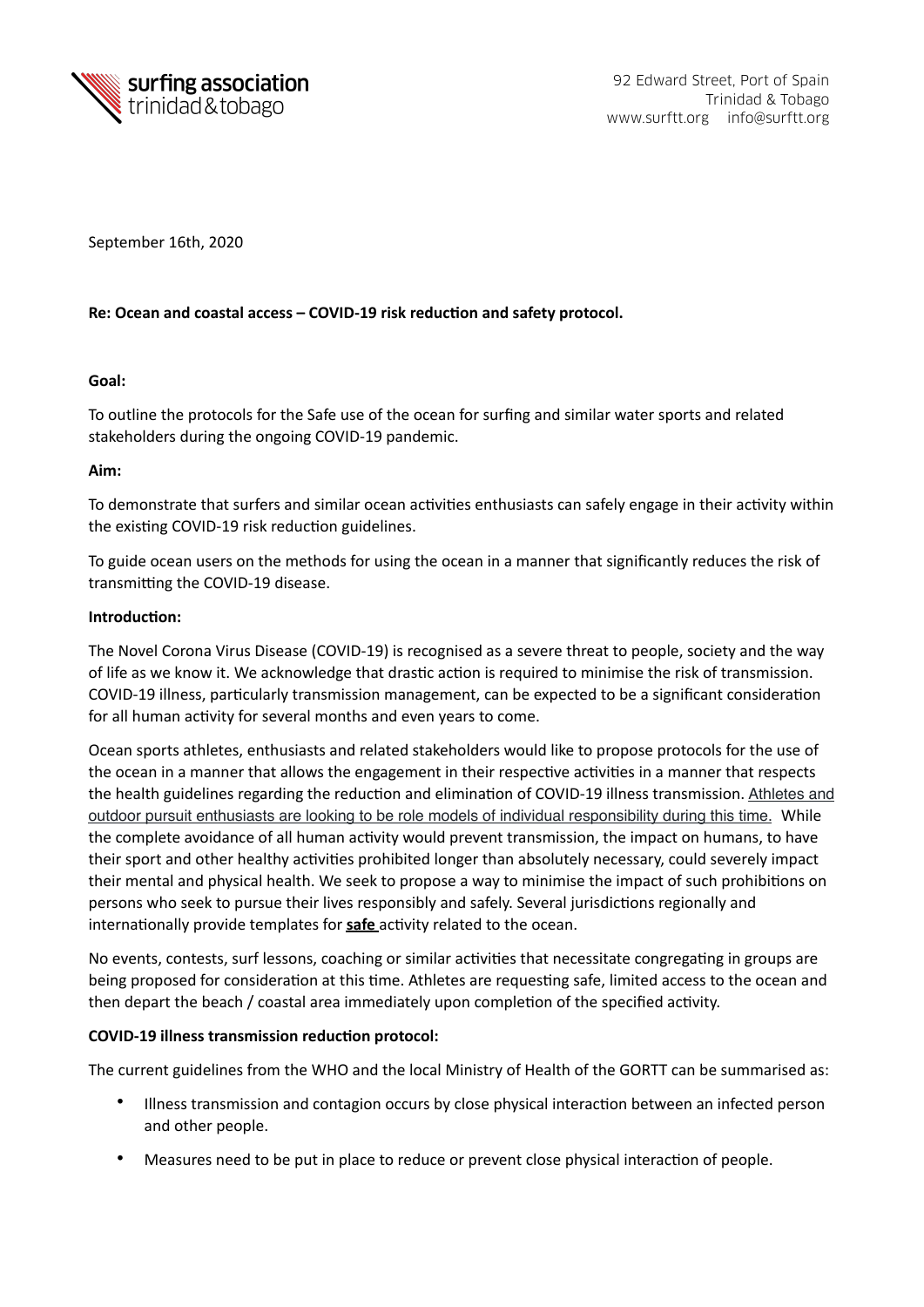- These measures are social distancing, no physical contact with others, frequent hand-washing and sanitisation, no contact with the personal property of those outside of your household.
- Personal wellness monitoring and self-quarantining and illness testing should any COVID-19 illness symptoms appear.

The current laws of T&T (circa  $31^{st}$ , August 2020) have been developed to ensure ease of enforcement to fundamentally drive home the message that the population need to take the pandemic and precautions seriously. We would like to advocate for individual responsibility and activity-specific precautions.

The fact remains that this disease is going to affect the World's population well into 2021 and based on same we believe that the Government can safely grant access to the affected members of the public given that the Guidelines stipulated below are closely followed.

# **Proposal for consideration:**

We politely propose that ocean-users be considered for responsible activity. Fundamentally, accessing the ocean, to surf, or swim-train, or snorkel and free-dive, kayak, Stand-Up-Paddle, and similar and related activities pose minimal to no possible route of COVID-19 transmission. This type of consideration has been given to similar ocean users regionally, such as Barbados and internationally such as California, Hawaii, Australia, Bali and others. We urge the decision makers and the powers that be to consider the following guidelines to be implemented in the short term until such time that the infection rate on the island is reduced to a level that would allow for a complete removal of all restrictions currently in place.

Guidelines: 

- Access to the beaches will be granted to members of the public between the hours of **6:00AM-9:00AM Daily.** (It is our firm belief that this timed access would assist in limiting the volume of persons desiring access to the beaches. Those that so choose to visit are more likely to be members of the population engaged in Health and wellness activities.)
- The times indicated would reflect actual times the public can physically access the areas in question. No exceptions.
- While engaging in exercise and wellness activities on the beach, members of the public must follow social distancing guidelines as outlined by the Ministry of Health (MOH) and the World Health Organisation (WHO).
- Sitting, Lying, standing, sunbathing, sight-seeing, picnicking and all other non-exercise, passive or sedentary activities on beaches are prohibited.
- Items for sitting or lying on the beach are prohibited for either use or possession on beaches, such as umbrellas, shade structures, tents, barbeques grills, sand or beach toys, coolers and beach chairs.
- The consumption of alcoholic beverages within 100 meters area of the high-water mark is strictly **prohibited.**
- All other Public Health restrictions currently in place would apply to Members of the public while commuting to and from these coastal beach areas.

Any member of the public found to be in breach of these regulations would be liable to the penalties, fines and convictions as outlined in the recently revised Public Health Ordinance Act.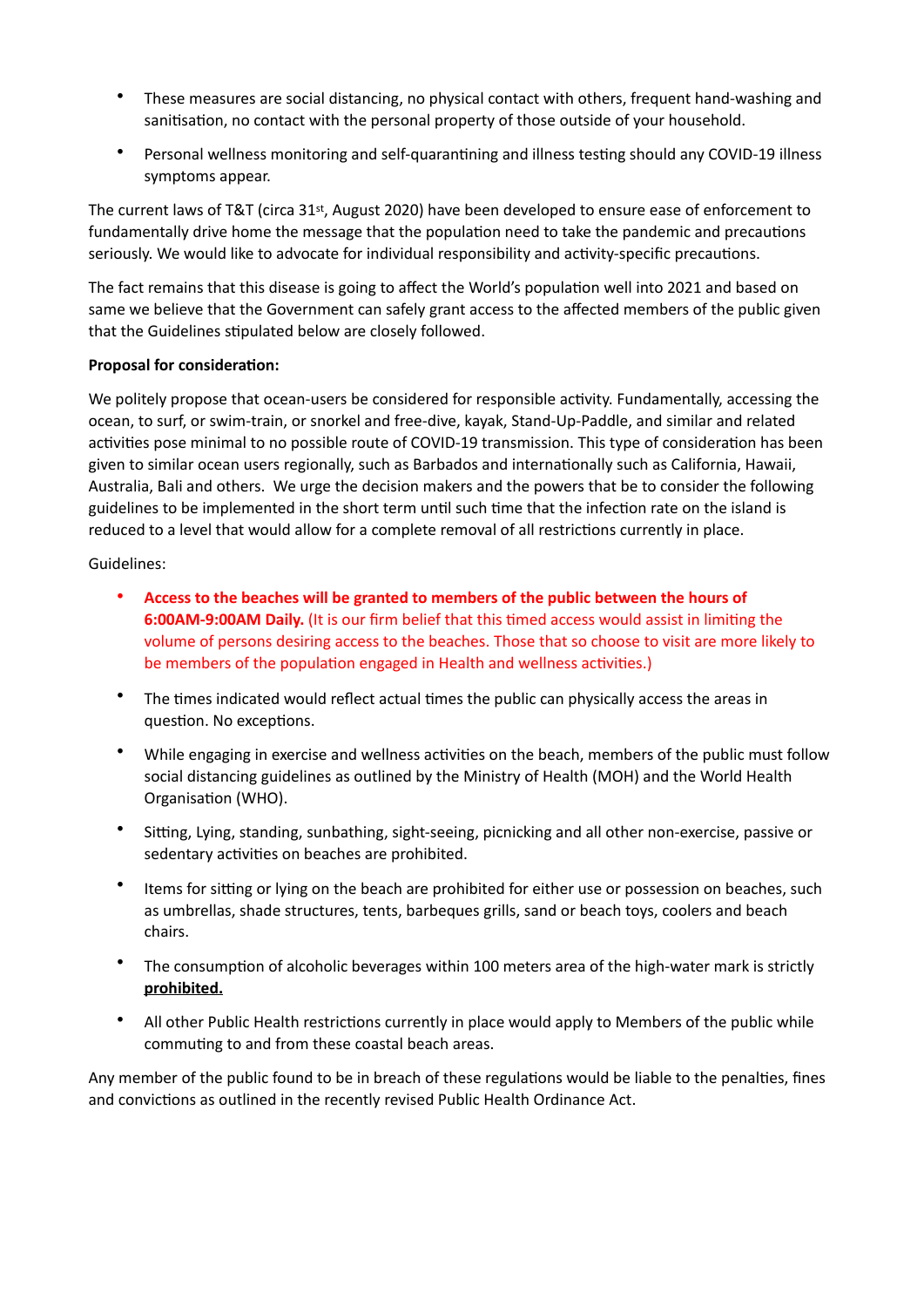#### **Some Facts to Consider**

#### Surfing:

Surfing is one of the many ocean pursuits of this island nation. Surfing is a solitary activity that requires no close interaction with other surfers or ocean users. A surfer arrives at the coast, prepares his board and equipment, then makes his way to the shore to warmup briefly, enters the sea and then spends his time in the breaking waves. A surfer naturally maintains at least a 2-meter distance from fellow surfers when in the sea, to avoid collision and to stay out of the way of other surfers. When the surfer has decided to finish his time in the sea surfing, he exits the sea and can depart the beach (by vehicle or foot, as applicable, and covered under the existing regulations for public places). The environment is open air, lots of space for physical distancing, fresh air, sunshine and seawater, and the risk of transmission is demonstrably minimal. Guidance from WHO, CDC and similar supports minimal risk of virus transmission in environments like this, while supporting exercise and the outdoors activity for mental and physical health.

Surfers are specialist water users who access usually remote coastal areas without any reliance on lifeguards. Surfers utilise coastal areas with rough seas that naturally discourage bathers and gatherings of people in the sea and on the nearby beach/coastline.

Several similar activities such as, but not limited to jogging, running, bike-riding, hiking, tennis and golfing are presently being safely conducted in several appropriate locations in T&T.

#### **Summary:**

Surfers, and by extension all members of the public who utilise the coastal areas for health and wellness, would like consideration to safely use the ocean and return home without congregating at the beach before or after the activity. We believe this is in line with other fitness and sport pursuits that allow for the mental and physical health during these stressful times.

Sincerely, JP Rostant 

President 

SATT